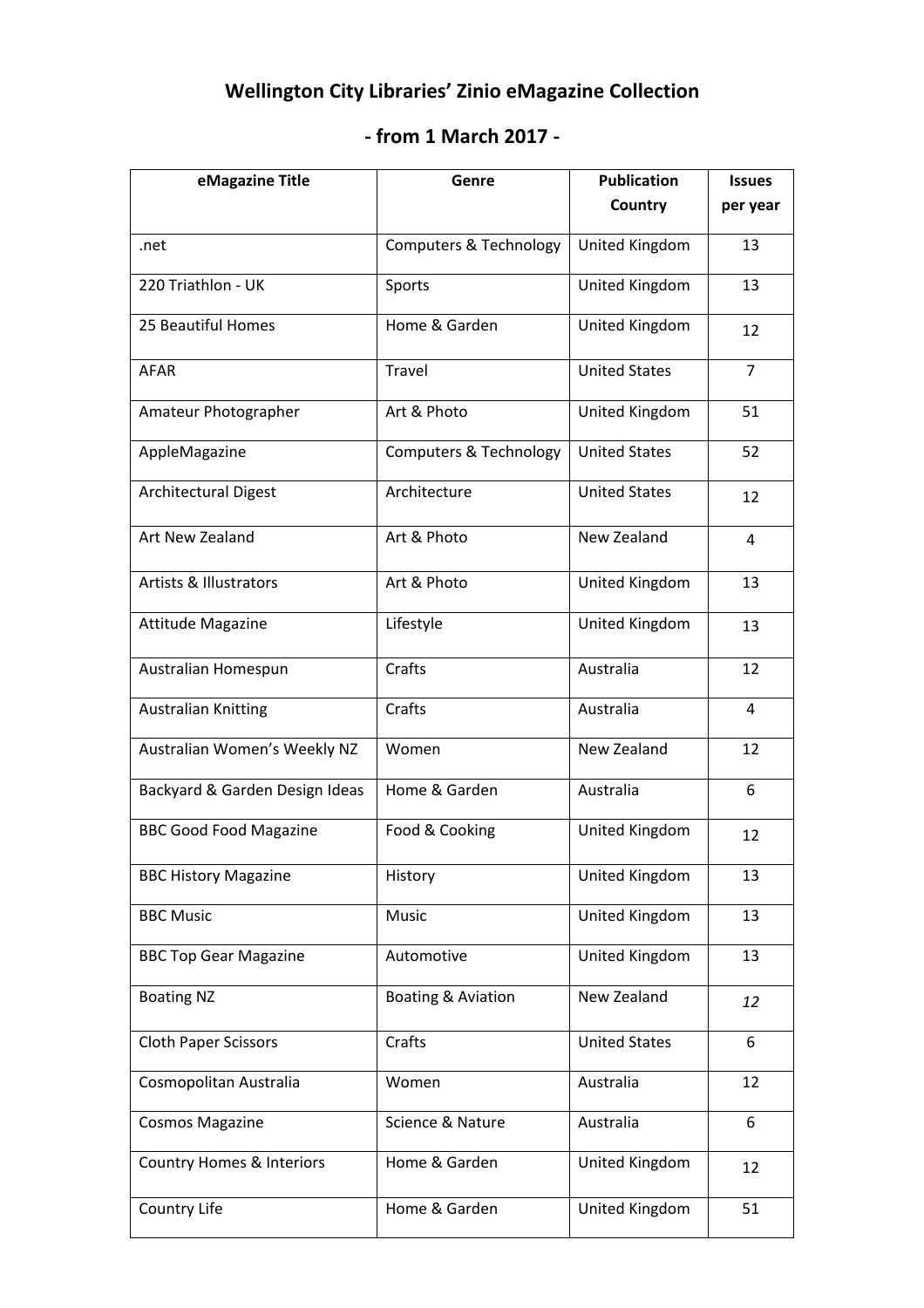| <b>Country Living</b>               | Home & Garden                 | <b>United States</b> | 10 |
|-------------------------------------|-------------------------------|----------------------|----|
| delicious                           | Food & Cooking                | Australia            | 11 |
| Diabetic Living Australia           | Health & Fitness              | Australia            | 6  |
| Digital Camera World                | Art & Photo                   | United Kingdom       | 13 |
| Digital SLR Photography             | Art & Photo                   | United Kingdom       | 12 |
| Dish                                | Food & Cooking                | New Zealand          | 6  |
| <b>DIVA</b>                         | Lifestyle                     | United Kingdom       | 13 |
| Dogs Life                           | Pets & Animals                | Australia            | 6  |
| donna hay magazine                  | Food & Cooking                | Australia            | 6  |
| D-Photo                             | Art & Photo                   | New Zealand          | 6  |
| Dwell                               | Home & Garden                 | <b>United States</b> | 10 |
| <b>EARTH Magazine</b>               | Science & Nature              | <b>United States</b> | 12 |
| Elle                                | Women                         | <b>United States</b> | 12 |
| <b>ELLE DECOR</b>                   | Home & Garden                 | <b>United States</b> | 10 |
| Elle UK                             | Women                         | United Kingdom       | 12 |
| Empire                              | Entertainment                 | United Kingdom       | 12 |
| Esquire                             | Men                           | <b>United States</b> | 11 |
| <b>Fast Company</b>                 | <b>Business &amp; Finance</b> | <b>United States</b> | 10 |
| Gamesmaster                         | Games                         | United Kingdom       | 13 |
| <b>Gardening Australia</b>          | Home & Garden                 | Australia            | 12 |
| <b>Gardens Illustrated Magazine</b> | Home & Garden                 | United Kingdom       | 12 |
| Girlfriend Australia                | Teen                          | Australia            | 12 |
| Gluten-Free Living                  | Food & Cooking                | <b>United States</b> | 6  |
| Good                                | Women                         | New Zealand          | 6  |
| Good Housekeeping                   | Home & Garden                 | <b>United States</b> | 12 |
| <b>Gourmet Traveller</b>            | Food & Cooking                | Australia            | 12 |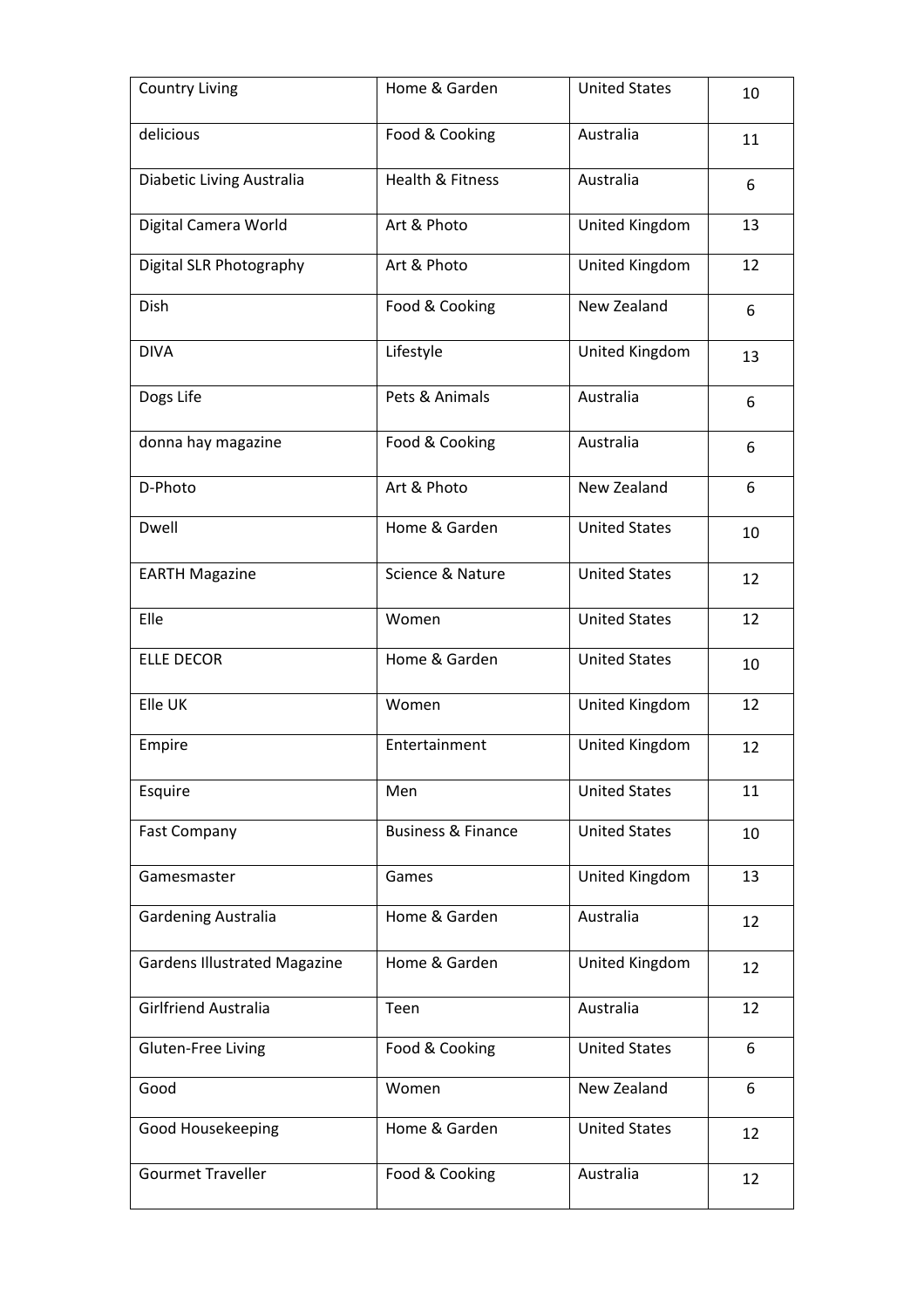| <b>GQ Australia</b>         | Men                               | Australia            | 8              |
|-----------------------------|-----------------------------------|----------------------|----------------|
| Grazia                      | Women                             | United Kingdom       | 51             |
| Harper's Bazaar             | Women                             | <b>United States</b> | 11             |
| Harper's Magazine           | Art & Photo                       | <b>United States</b> | 12             |
| <b>Health &amp; Fitness</b> | Health & Fitness                  | United Kingdom       | 12             |
| <b>Healthy Food Guide</b>   | Food & Cooking                    | Australia            | 12             |
| HELLO! magazine             | Entertainment                     | United Kingdom       | 55             |
| <b>Homes &amp; Gardens</b>  | Home & Garden                     | United Kingdom       | 12             |
| Homes +                     | Home & Garden                     | Australia            | 12             |
| homestyle                   | Home & Garden                     | New Zealand          | 6              |
| <b>Horrible Histories</b>   | Children                          | United Kingdom       | 12             |
| <b>House Beautiful</b>      | Home & Garden                     | <b>United States</b> | 10             |
| <b>Ideal Home</b>           | Home & Garden                     | United Kingdom       | 12             |
| Idealog                     | <b>Business &amp; Finance</b>     | New Zealand          | 6              |
| Inside Out                  | Home & Garden                     | Australia            | 12             |
| Interior                    | Architecture                      | New Zealand          | $\overline{4}$ |
| <b>Interweave Crochet</b>   | Crafts                            | <b>United States</b> | 4              |
| <b>Interweave Knits</b>     | Crafts                            | <b>United States</b> | 4              |
| Kitchen Garden              | Home & Garden                     | United Kingdom       | 12             |
| Landscape                   | Home & Garden                     | United Kingdom       | $\overline{7}$ |
| Linux Format                | <b>Computers &amp; Technology</b> | United Kingdom       | 13             |
| Linux User & Developer      | <b>Computers &amp; Technology</b> | United Kingdom       | 13             |
| Lion's Roar                 | Lifestyle                         | <b>United States</b> | 6              |
| Lonely Planet Traveller     | Travel                            | United Kingdom       | 12             |
| Macworld                    | <b>Computers &amp; Technology</b> | <b>United States</b> | 12             |
| Marie Claire Australia      | Women                             | Australia            | 12             |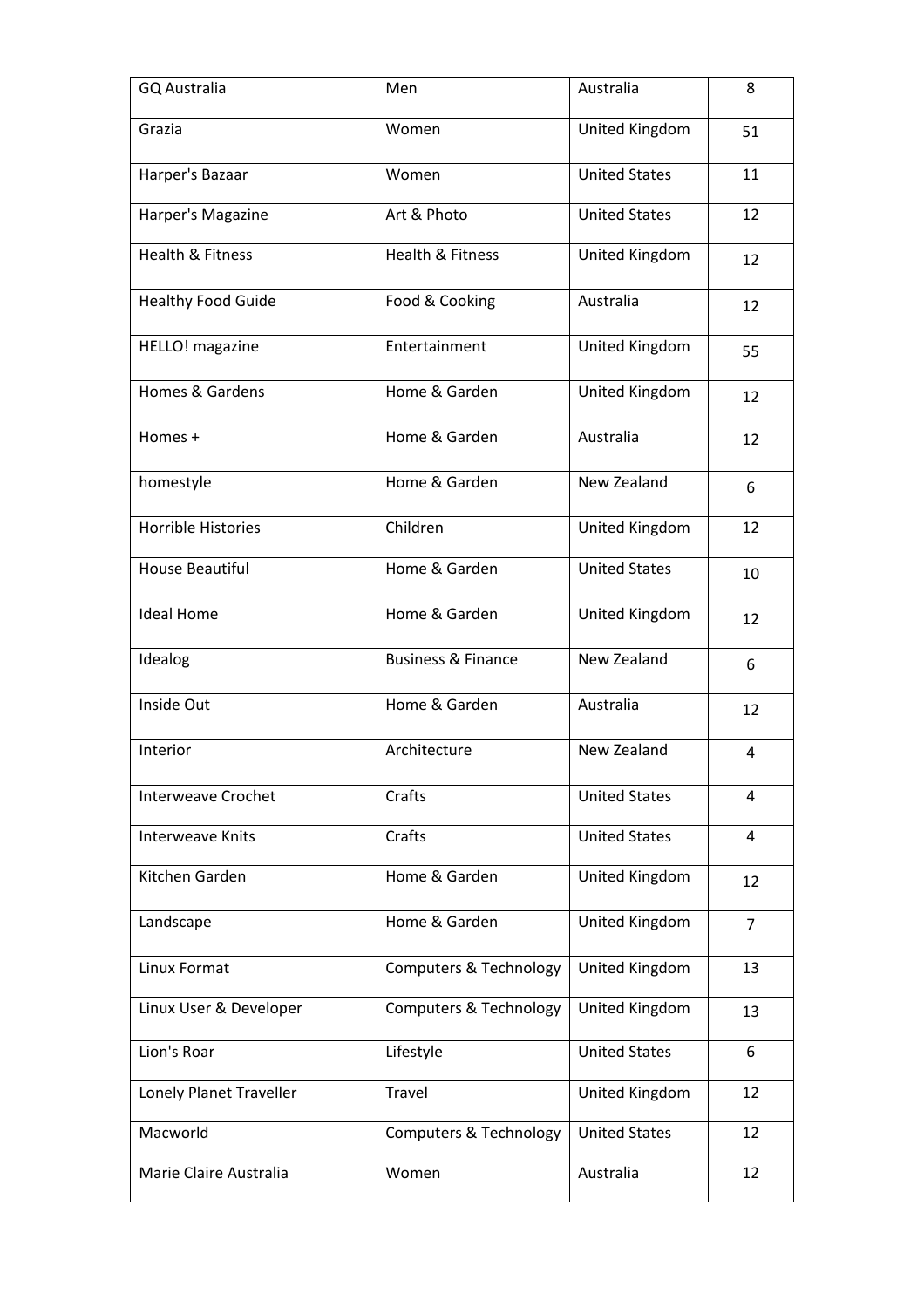| Martha Stewart Living                       | Home & Garden                 | <b>United States</b> | 10             |
|---------------------------------------------|-------------------------------|----------------------|----------------|
| Men's Fitness                               | Men                           | <b>United States</b> | 10             |
| Men's Health                                | <b>Health &amp; Fitness</b>   | <b>United States</b> | 10             |
| Metro                                       | <b>Current affairs</b>        | Australia            | $\overline{4}$ |
| <b>MOJO</b>                                 | Entertainment                 | United Kingdom       | 12             |
| <b>Mollie Makes</b>                         | Crafts                        | United Kingdom       | 13             |
| Mother Jones                                | <b>Current Affairs</b>        | <b>United States</b> | 6              |
| Mountain Bike Rider                         | Cycling                       | United Kingdom       | 12             |
| National Geographic Interactive             | Science & Nature              | <b>United States</b> | 12             |
| National Geographic Traveler<br>Interactive | Travel                        | <b>United States</b> | 8              |
| New Philosopher                             | Science & Nature              | <b>United States</b> | 4              |
| <b>New Scientist</b>                        | Science & Nature              | <b>United States</b> | 51             |
| New York Review of Books                    | Literary                      | <b>United States</b> | 20             |
| New Zealand Handyman                        | Men                           | New Zealand          | 10             |
| New Zealand Listener                        | <b>News</b>                   | New Zealand          | 52             |
| <b>New Zealand Weddings</b>                 | <b>Bridal</b>                 | New Zealand          | 4              |
| New Zealand Woman's Weekly                  | Women                         | New Zealand          | 52             |
| Newsweek                                    | <b>Business &amp; Finance</b> | <b>United States</b> | 54             |
| <b>NEXT</b>                                 | Women                         | New Zealand          | 12             |
| North & South                               | <b>Current Affairs</b>        | New Zealand          | 12             |
| N-Photo: the Nikon magazine                 | Art & Photo                   | United Kingdom       | 13             |
| NZ Classic Car                              | Automotive                    | New Zealand          | 12             |
| NZ Today                                    | Travel                        | New Zealand          | 6              |
| <b>NZBusiness</b>                           | <b>Business &amp; Finance</b> | New Zealand          | 11             |
| O, The Oprah Magazine                       | Women                         | <b>United States</b> | 12             |
| OK! Magazine                                | Entertainment                 | <b>United States</b> | 52             |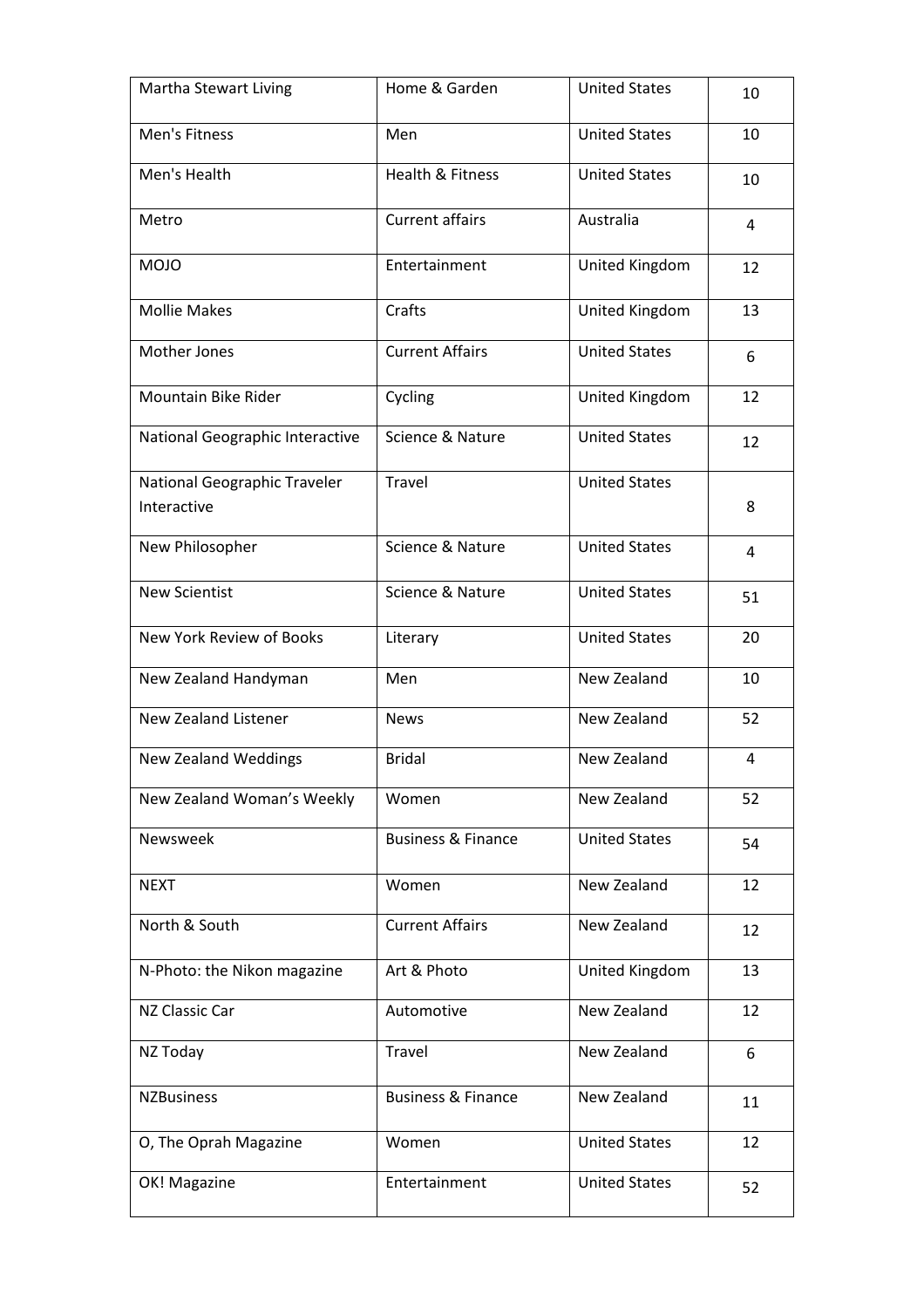| Organic NZ                     | Home & Garden                     | New Zealand          | 6              |
|--------------------------------|-----------------------------------|----------------------|----------------|
| <b>OUT</b>                     | Men                               | <b>United States</b> | 10             |
| <b>PaperCraft Inspirations</b> | Crafts                            | United Kingdom       | 13             |
| PC Magazine                    | <b>Computers &amp; Technology</b> | <b>United States</b> | 12             |
| <b>Peppermint Magazine</b>     | Women                             | Australia            | $\overline{4}$ |
| <b>Popular Mechanics</b>       | <b>Computers &amp; Technology</b> | <b>United States</b> | 11             |
| Popular Science                | <b>Computers &amp; Technology</b> | <b>United States</b> | 6              |
| Reader's Digest                | Entertainment                     | <b>United States</b> | 12             |
| Red UK                         | Women                             | United Kingdom       | 12             |
| Redbook                        | Women                             | <b>United States</b> | 12             |
| renegade COLLECTIVE            | Women                             | Australia            | 6              |
| <b>Rolling Stone</b>           | Music                             | <b>United States</b> | 26             |
| Rolling Stone Australia        | Music                             | Australia            | 12             |
| Runner's World                 | Health & Fitness                  | <b>United States</b> | 12             |
| Shutterbug                     | Art & Photo                       | <b>United States</b> | 12             |
| Smith Journal                  | Men                               | Australia            | $\overline{4}$ |
| Smithsonian Magazine           | Literary                          | <b>United States</b> | 11             |
| Sound & Vision                 | <b>Computers &amp; Technology</b> | <b>United States</b> | 10             |
| Spirituality & Health Magazine | Health & Fitness                  | <b>United States</b> | 6              |
| Spoke                          | Cycling                           | New Zealand          | $\overline{4}$ |
| Storytime                      | Children                          | United Kingdom       | 12             |
| strategy+business              | <b>Current Affairs</b>            | <b>United States</b> | $\overline{4}$ |
| T <sub>3</sub>                 | <b>Computers &amp; Technology</b> | United Kingdom       | 13             |
| Taste.com.au                   | Food & Cooking                    | Australia            | 12             |
| Tatler - UK                    | Lifestyle                         | United Kingdom       | 12             |
| <b>Teen Vogue</b>              | Teen                              | <b>United States</b> | 10             |
| The Advocate                   | Lifestyle                         | <b>United States</b> | 6              |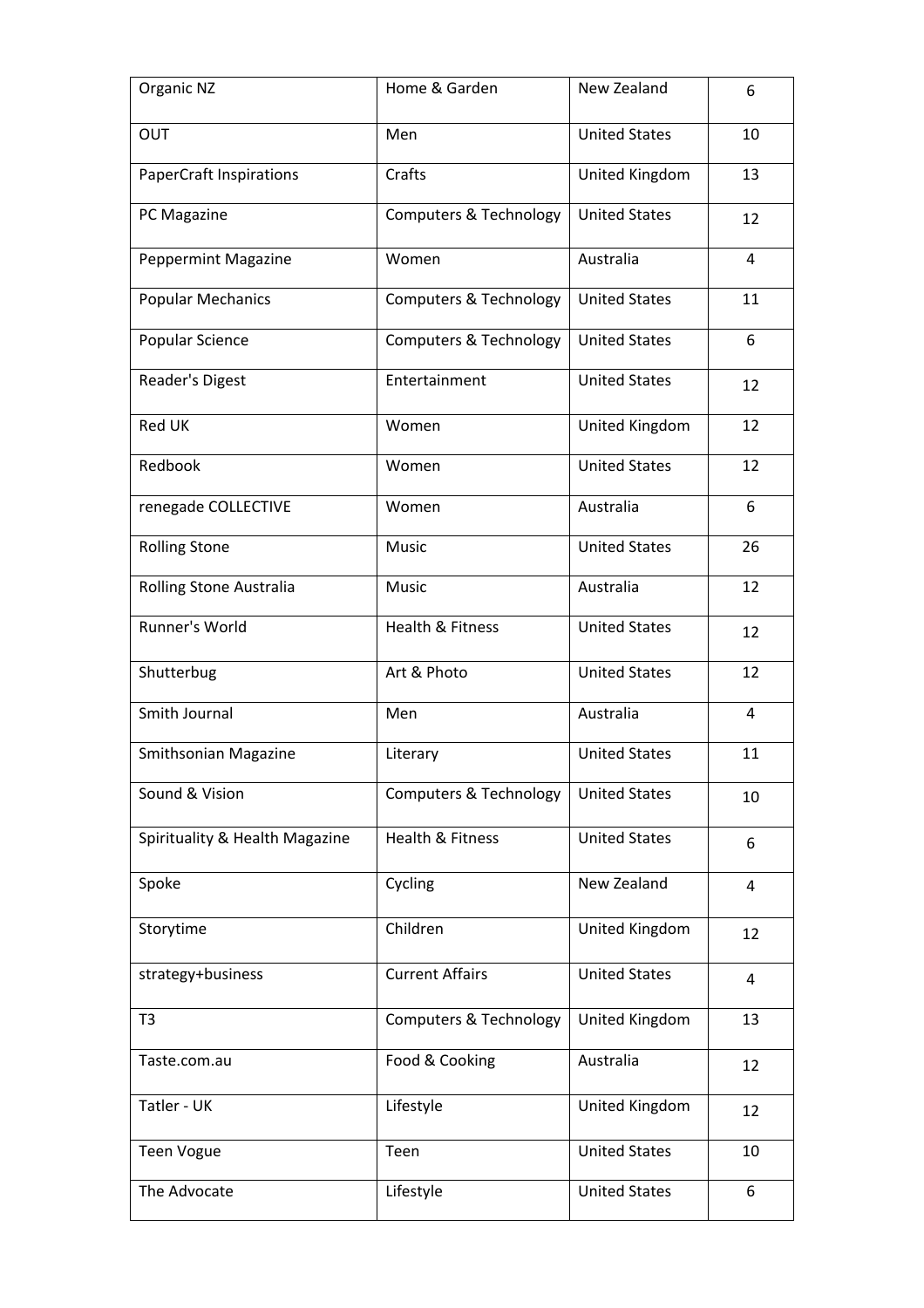| The Atlantic                           | <b>Current Affairs</b>        | <b>United States</b> | 10 |
|----------------------------------------|-------------------------------|----------------------|----|
| The Australian Women's Weekly          | Women                         | Australia            | 12 |
| The Economist                          | <b>Business &amp; Finance</b> | <b>United States</b> | 51 |
| The New Yorker                         | <b>Current Affairs</b>        | <b>United States</b> | 51 |
| The Simple Things                      | Lifestyle                     | United Kingdom       | 12 |
| The Week                               | <b>Current affairs</b>        | United Kingdom       | 51 |
| Time Magazine International<br>Edition | <b>News</b>                   | United Kingdom       | 44 |
| <b>Total Film</b>                      | Entertainment                 | United Kingdom       | 13 |
| <b>UNCUT</b>                           | Entertainment                 | United Kingdom       | 12 |
| Urbis                                  | Art & Photo                   | New Zealand          | 6  |
| Vanity Fair                            | Entertainment                 | <b>United States</b> | 12 |
| Veranda                                | Women                         | <b>United States</b> | 6  |
| Vogue Australia                        | Women                         | Australia            | 12 |
| <b>VOGUE India</b>                     | Women                         | India                | 12 |
| <b>Vogue Living</b>                    | Home & Garden                 | Australia            | 6  |
| Vogue UK                               | Women                         | United Kingdom       | 12 |
| Wallpaper                              | Art & Photo                   | United Kingdom       | 12 |
| Web Designer                           | Computers & Technology        | United Kingdom       | 13 |
| <b>Weight Watchers</b>                 | Food & Cooking                | <b>United States</b> | 6  |
| WellBeing                              | Health & Fitness              | Australia            | 6  |
| What Hi-Fi? Sound and Vision           | Computers & Technology        | United Kingdom       | 13 |
| Wheels                                 | Automotive                    | Australia            | 12 |
| Wilderness                             | Outdoor                       | New Zealand          | 12 |
| <b>WIRED</b>                           | Computers & Technology        | <b>United States</b> | 12 |
| Woman & Home                           | Women                         | United Kingdom       | 12 |
| Woman's Day Magazine NZ                | Women                         | New Zealand          | 52 |